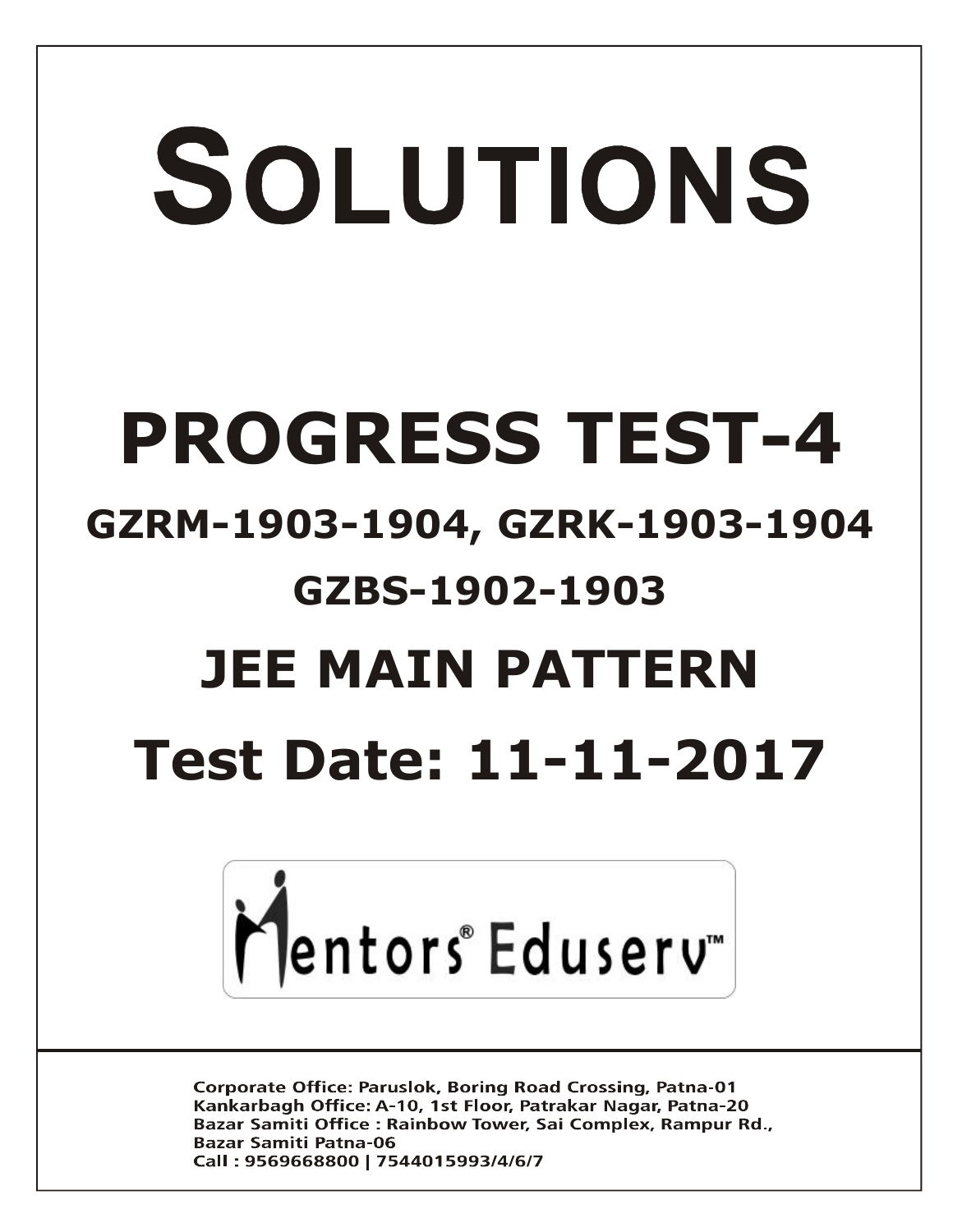| $[2]$ | PT-IV (Main) GZRM-1903-1904, GZRK-1903-1904 & GZBS-1902-1903_11.11.2017                                                                      |
|-------|----------------------------------------------------------------------------------------------------------------------------------------------|
|       | <b>PHYSICS</b>                                                                                                                               |
| 1.    | 2.<br>(D)<br>(C)<br>(A)<br>(D)<br>4.<br>3.                                                                                                   |
| 5.    | (B)                                                                                                                                          |
|       | $f = \mu (m_1 + m_2 + m_3) g = 0.4 (3 + 2 + 1) \times 10 = 24 N$                                                                             |
|       | To move the blocks $F \ge f$ , $3t \ge 24$ ,<br>$t \geq 8$ s                                                                                 |
| 6.    | (C)                                                                                                                                          |
|       | For no slipping $f_{max} \geq \frac{mv^2}{R}$ .                                                                                              |
| 7.    | (A)                                                                                                                                          |
|       | The inclined plane exerts a force of mg cos $\theta$ perpendicular to inclination and mg sin $\theta$ along<br>inclination.                  |
| 8.    | (B)                                                                                                                                          |
| 9.    | $\frac{\Delta T}{T} \times 100 = \frac{\frac{1}{5}}{25} \times 100 = 0.8\%$<br>(A)                                                           |
|       |                                                                                                                                              |
|       | Dimension of $\frac{a}{V^2}$ must be that of pressure                                                                                        |
|       | $\frac{MLT^{-2}}{L^2} = \frac{a}{L^6}$                                                                                                       |
|       | $a = ML^{5}T^{-2}$                                                                                                                           |
| 10.   | (B)                                                                                                                                          |
|       | $a = -s$ , $v \frac{dv}{ds} = -s$ , $\int_{v_0}^{v_0} v dv = -\int_{0}^{s} s ds$ , $\frac{v_0^2}{2} = \frac{s^2}{2}$ $\Rightarrow$ $s = v_0$ |
| 11.   | (B)                                                                                                                                          |
|       | $V_{avg}$ = slope of line $PQ = \frac{6-4}{5-2} = \frac{2}{3}$ m/s                                                                           |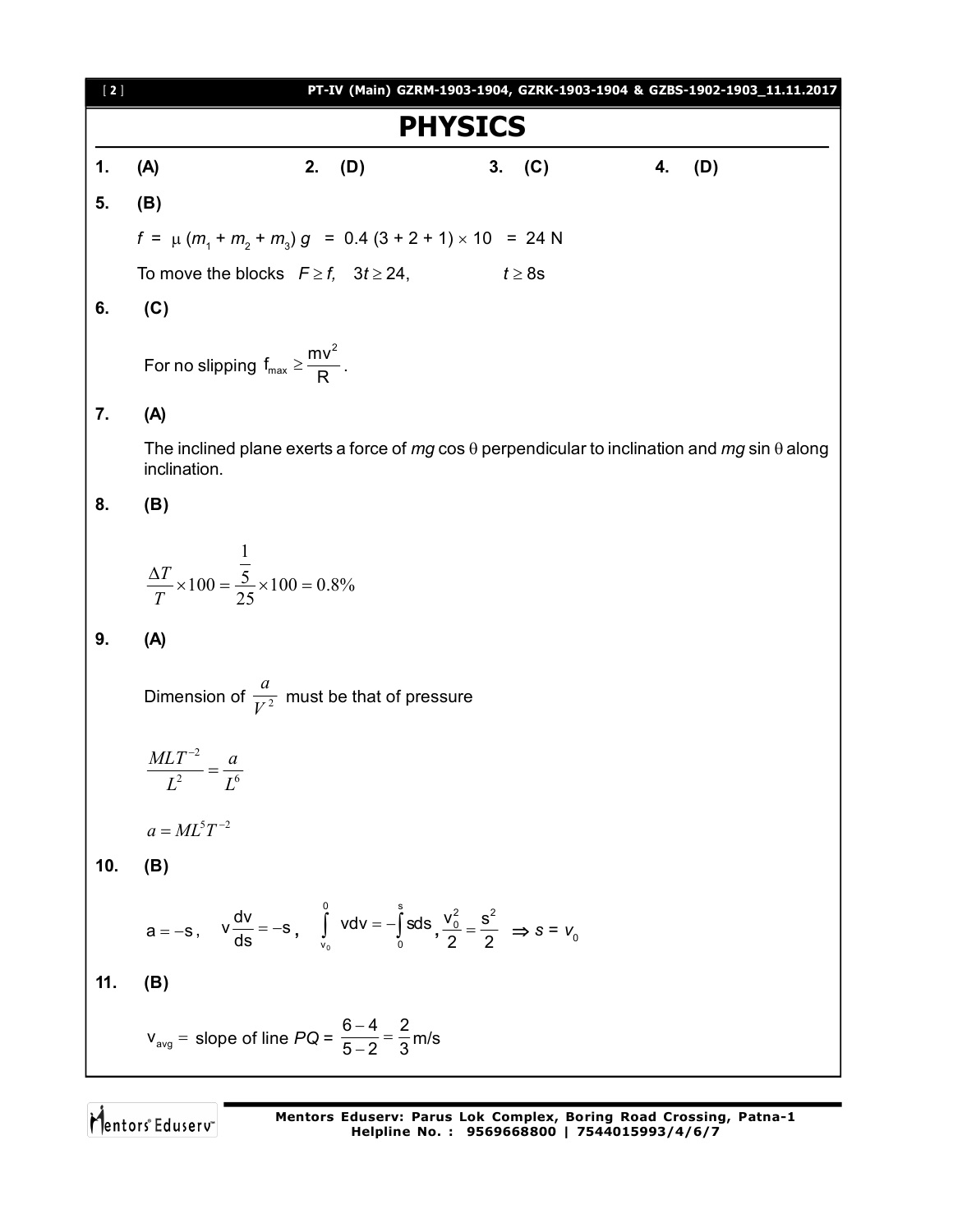### **PT-IV (Main) GZRM-1903-1904, GZRK-1903-1904 & GZBS-1902-1903\_11.11.2017** [ **3** ]



**Mentors Eduserv: Parus Lok Complex, Boring Road Crossing, Patna-1 Helpline No. : 9569668800 | 7544015993/4/6/7**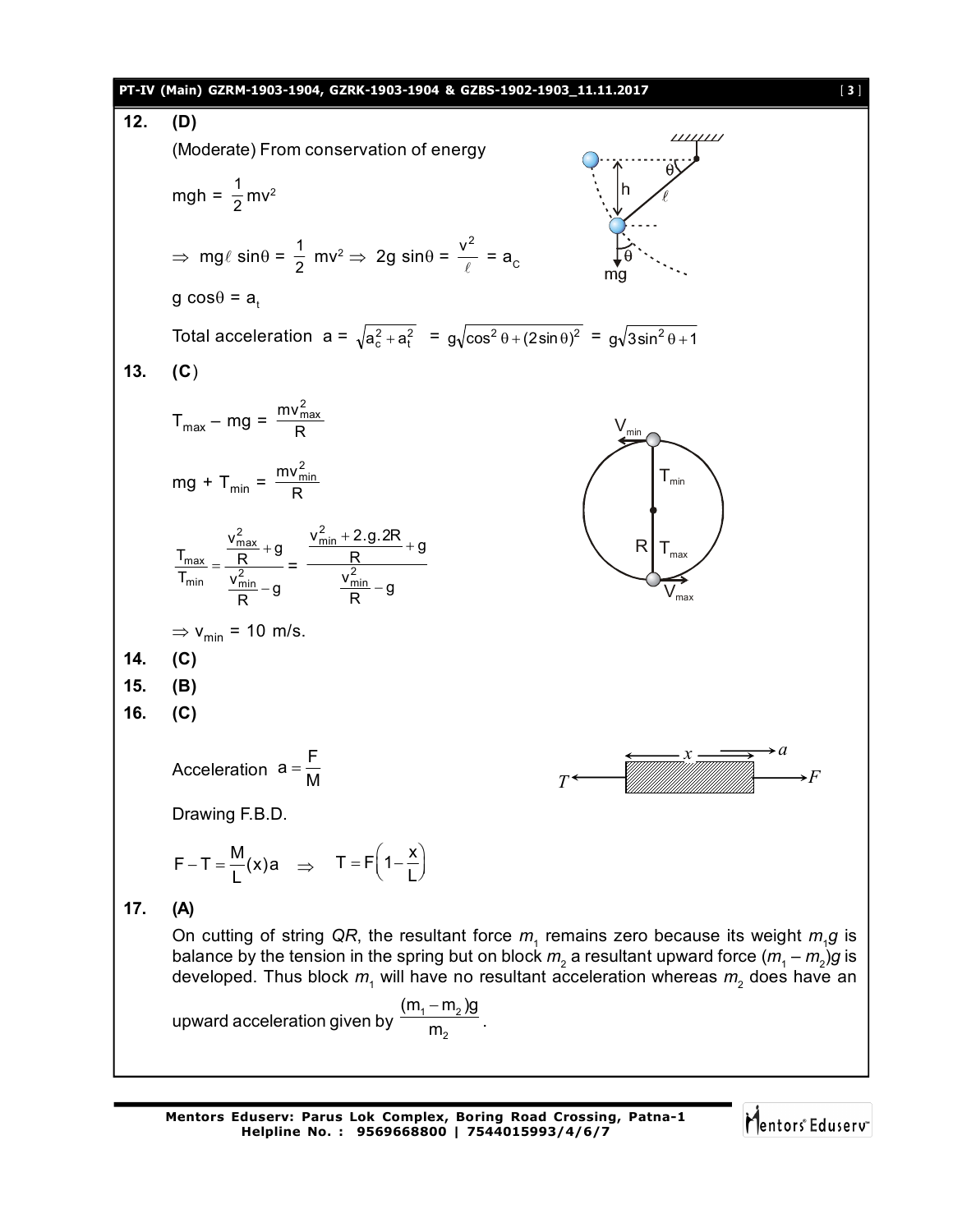| $[4]$ |                                                                       | PT-IV (Main) GZRM-1903-1904, GZRK-1903-1904 & GZBS-1902-1903_11.11.2017                        |
|-------|-----------------------------------------------------------------------|------------------------------------------------------------------------------------------------|
| 18.   | (C)                                                                   |                                                                                                |
|       | $\mu mg = m \left(\frac{mg}{4m}\right) \Rightarrow \mu = \frac{1}{4}$ |                                                                                                |
| 19.   | (A)                                                                   |                                                                                                |
|       | $T = kp^x d^y E^z$                                                    |                                                                                                |
|       | $[T] = [ML^{-1}T^{-2}]^x [ML^{-3}]^y [ML^2T^{-2}]^z$                  |                                                                                                |
|       | $x + y + z = 0$                                                       | $\dots(1)$                                                                                     |
|       | $-x-3y+2z=0$                                                          | $\dots(2)$                                                                                     |
|       | $-2x-2z=1$                                                            | $\dots(3)$                                                                                     |
|       | $x + z = -\frac{1}{2}$                                                | $\dots(4)$                                                                                     |
|       | $-y=-\frac{1}{2}$                                                     | $\Rightarrow y = \frac{1}{2}$                                                                  |
|       | by equation (2) $-x-\frac{3}{2}+2z=0$                                 |                                                                                                |
|       | $-x+2z=\frac{3}{2}$                                                   | (5)                                                                                            |
|       | Adding (4) & (5)                                                      |                                                                                                |
|       | $3z = 1, z = \frac{1}{3}$                                             | $\Rightarrow x = -\frac{1}{2} - \frac{1}{3} = -\frac{5}{6}$                                    |
| 20.   | (C)                                                                   |                                                                                                |
|       | $I = \frac{6}{100} = 5 \times 10^{-3}$ A<br>$400 + 800$               |                                                                                                |
|       |                                                                       | Voltage drop across 400 $\Omega$ = 5 × 10 <sup>-3</sup> × 400 = 2 V                            |
|       | 400 $\Omega$ , the effective resistance is                            | Because of the presence of the voltmeter having resistance $G = 10,000\Omega$ in parallel with |
|       | $\frac{400\times10,000}{10,400} = \frac{10,000}{26} \Omega$           |                                                                                                |
|       |                                                                       | Voltage measured = $\frac{10,000}{26} \times 5 \times 10^{-3} = \frac{50}{26}$ V               |
|       | $\ddot{\cdot}$                                                        | Relative error in the measurement = $\frac{1}{26}$ = 0.04 volt                                 |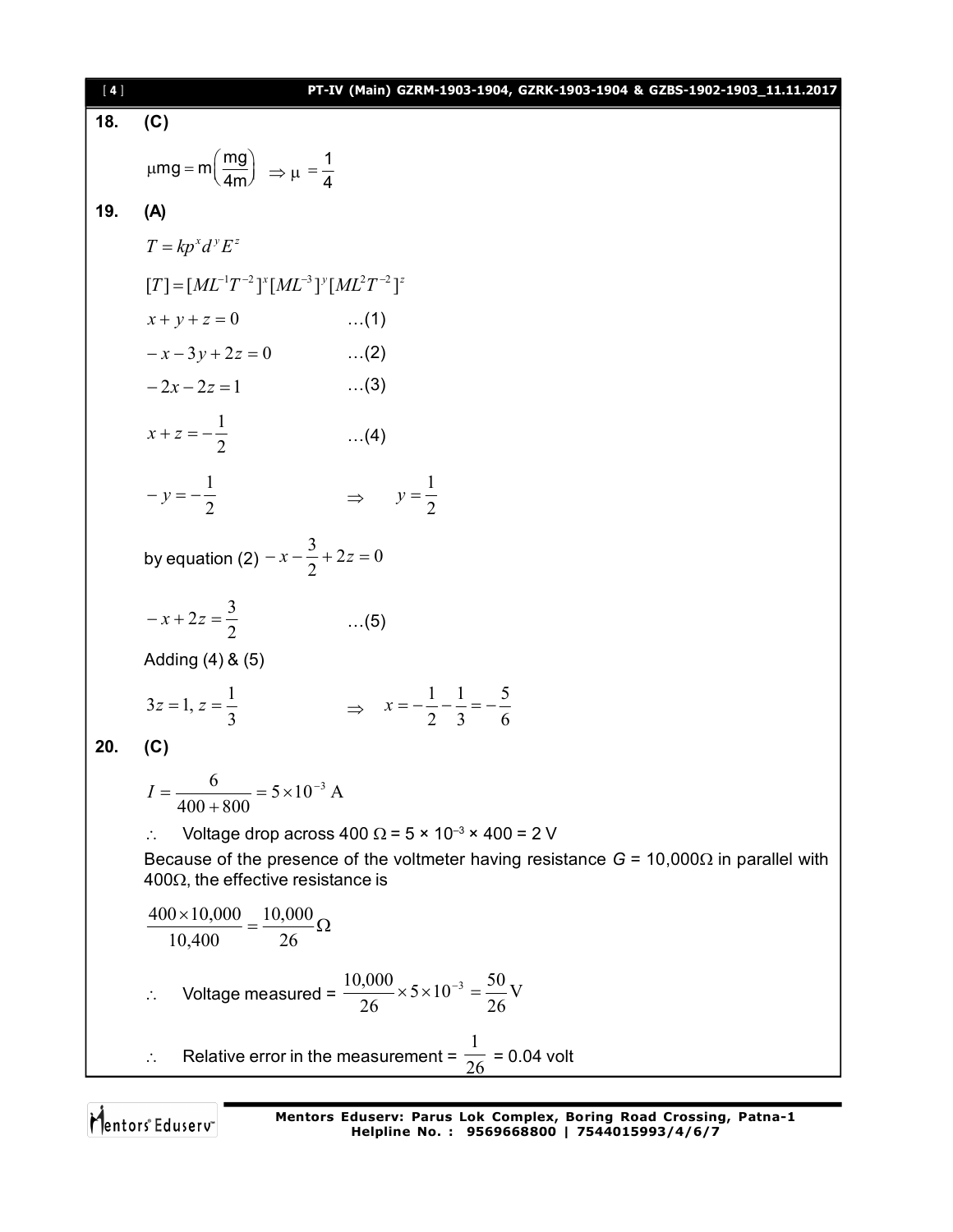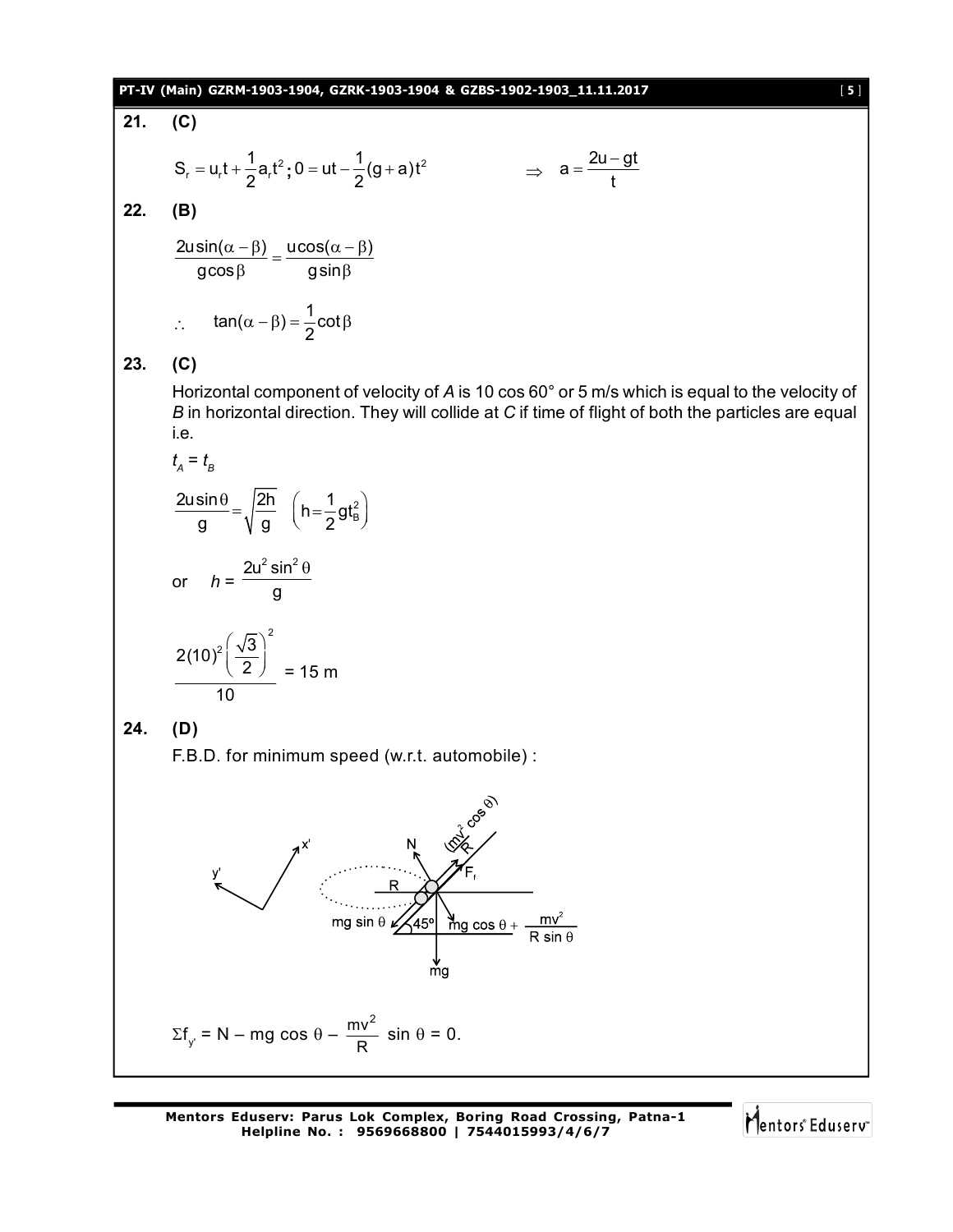## [ **6** ] **PT-IV (Main) GZRM-1903-1904, GZRK-1903-1904 & GZBS-1902-1903\_11.11.2017**

$$
\Sigma f_x = \frac{mv^2}{R} \cos \theta + \mu N - mg \sin \theta = 0
$$
  
\n
$$
\Rightarrow \frac{mv^2}{R} \cos \theta + \mu (mg \cos \theta + \frac{mv^2}{R} \sin \theta) - mg \sin \theta = 0
$$
  
\n
$$
\Rightarrow v^2 = \frac{(\mu Rg \cos \theta - Rg \sin \theta)}{(\cos \theta + \mu \sin \theta)}
$$
  
\nfor  $\theta = 45^\circ$  and  $\mu = 1$  :  $v_{min} = \frac{Rg - Rg}{1 + 1} = 0$   
\nF.B.D for maximum speed (w.r.t. automobile)  
\n $\cos \theta$   
\n $\Rightarrow \cos^2 \theta$   
\n $\Rightarrow \cos^2 \theta$   
\n $\Rightarrow \cos^2 \theta$   
\n $\Rightarrow \cos^2 \theta$   
\n $\Rightarrow \cos^2 \theta$   
\n $\Rightarrow \cos^2 \theta$   
\n $\Rightarrow R$   
\n $\Rightarrow R$   
\n $\Rightarrow R$   
\n $\Rightarrow R$   
\n $\Rightarrow R$   
\n $\Rightarrow R$   
\n $\Rightarrow R$   
\n $\Rightarrow R$   
\n $\Rightarrow R$   
\n $\Rightarrow R$   
\n $\Rightarrow R$   
\n $\Rightarrow R$   
\n $\Rightarrow R$   
\n $\Rightarrow R$   
\n $\Rightarrow R$   
\n $\Rightarrow R$   
\n $\Rightarrow R$   
\n $\Rightarrow R$   
\n $\Rightarrow R$   
\n $\Rightarrow R$   
\n $\Rightarrow R$   
\n $\Rightarrow R$   
\n $\Rightarrow R$   
\n $\Rightarrow R$   
\n $\Rightarrow R$   
\n $\Rightarrow R$   
\n $\Rightarrow R$   
\n $\Rightarrow R$   
\n $\Rightarrow R$   
\n $\Rightarrow R$   
\n $\Rightarrow R$   
\n $\Rightarrow R$   
\n $\Rightarrow R$   
\n $\Rightarrow R$   
\n $\Rightarrow R$   
\n $\Rightarrow R$   
\n $\Rightarrow R$   
\n $\Rightarrow R$   
\n $\Rightarrow R$   
\n $\Rightarrow R$ 

$$
r = \frac{v^2}{a_n}
$$

Radius of curvature r<sub>min</sub> means v is minimum and  $\mathsf{a}_{_\mathsf{n}}$  is maximum. This is at point P when component of velocity parallel to acceleration vector becomes zero, that is  $\mathsf{u}_{_\parallel}$  = 0.

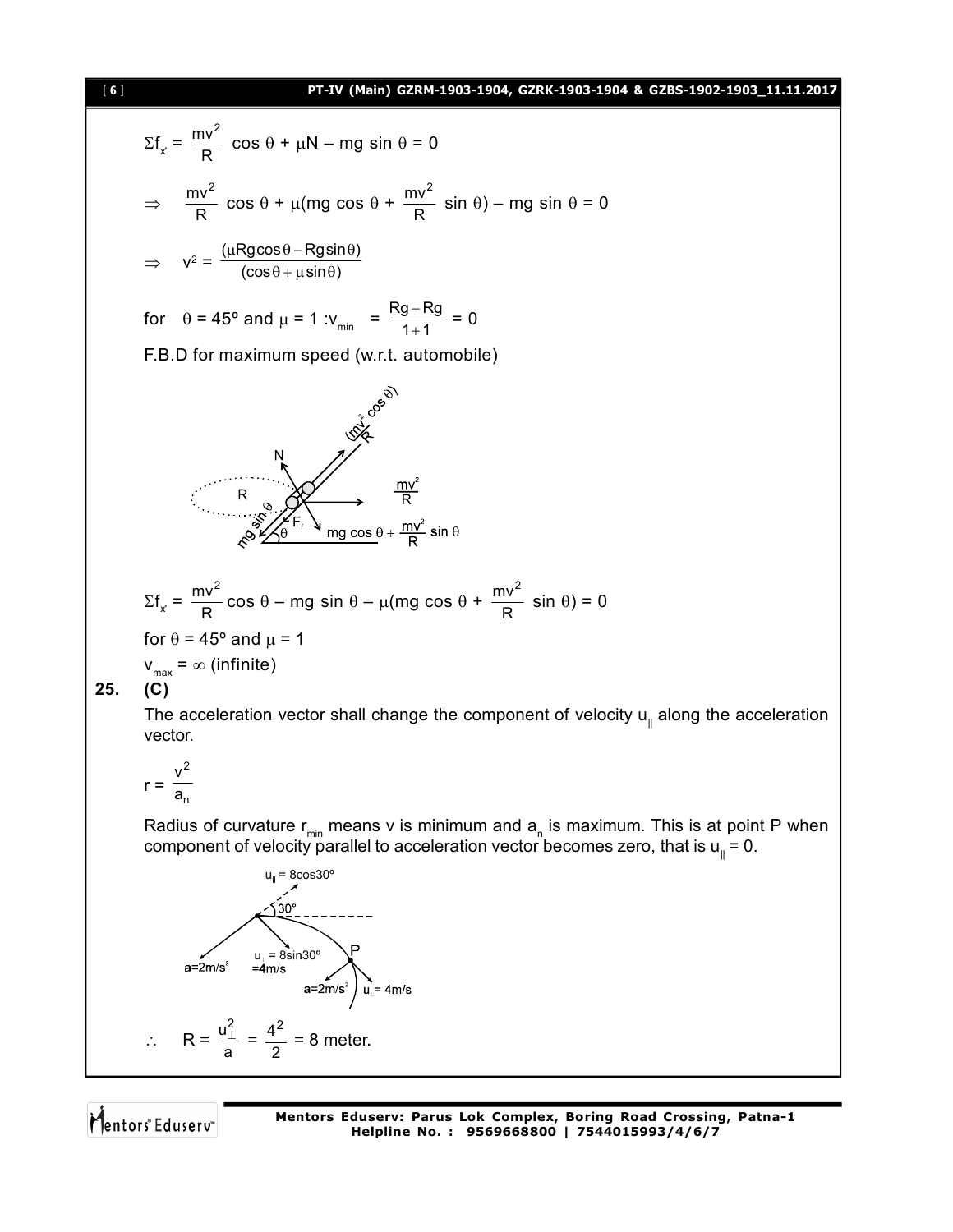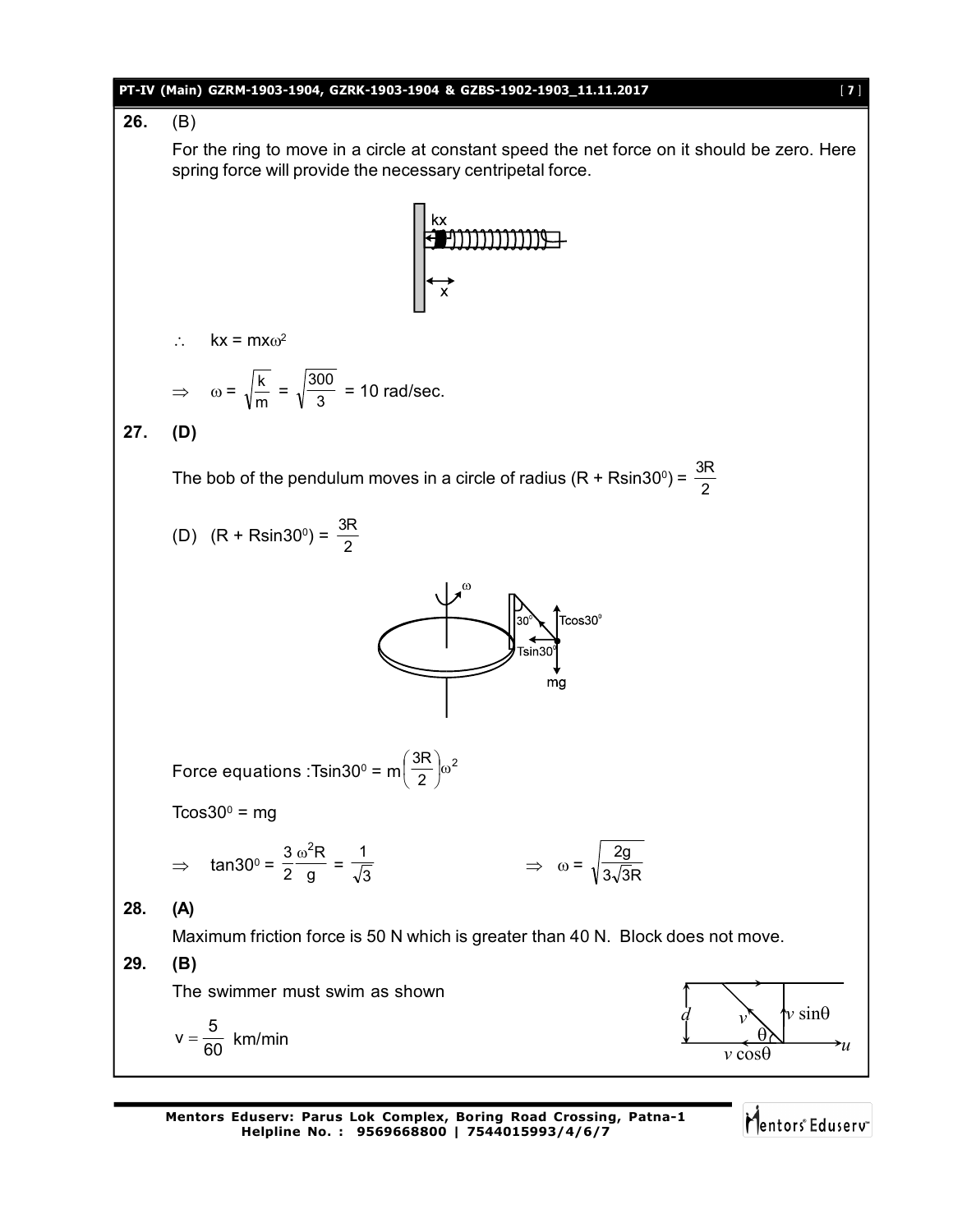| [8] | PT-IV (Main) GZRM-1903-1904, GZRK-1903-1904 & GZBS-1902-1903_11.11.2017                                                     |
|-----|-----------------------------------------------------------------------------------------------------------------------------|
|     | $15 = \frac{1}{v \sin \theta}$ or $v \sin \theta = \frac{1}{15}$<br>or $\frac{5}{60}$ sin $\theta = \frac{1}{15}$           |
|     | $\therefore$ sin $\theta = \frac{4}{5}$                                                                                     |
|     | cos q = $\frac{3}{5}$ and <i>u</i> = <i>v</i> cos q = $\frac{5}{60} \times \frac{3}{5} = \frac{1}{20}$ km/min = 3 km/h      |
| 30. | (A)                                                                                                                         |
|     | $\frac{dx}{dt} = v_1 + v_2$                                                                                                 |
|     | $\sin \theta = \frac{R}{x}$<br>R                                                                                            |
|     | $x = R \csc \theta$<br>$\overline{x}$                                                                                       |
|     | $\frac{dx}{dt}$ = – R cosec $\theta$ cot $\theta \frac{d\theta}{dt}$                                                        |
|     | $\frac{d\theta}{dt} = \frac{-(v_1 + v_2)\sin^2{\theta}}{R\cos{\theta}}$ (-ve sign shows that $\theta$ decreasing with time) |
|     | <b>CHEMISTRY</b>                                                                                                            |
| 31. | (C)                                                                                                                         |
|     | Comp. is $MSO4$ .7H <sub>2</sub> O                                                                                          |
|     | % by $wt_{M} = 20\%$                                                                                                        |
|     | $\frac{M}{(M+222)} \times 100 = 20$                                                                                         |
|     | $5M = M + 222$                                                                                                              |
|     | $M = \frac{222}{4} = 55.5 = 56$                                                                                             |
| 32. | (A)                                                                                                                         |
|     | 1 molecule of $O2$ : 32 amu<br>(i)                                                                                          |
|     | (ii) 1 atom of $N: 14$ amu                                                                                                  |
|     | (iii) 1 × 10 <sup>-10</sup> g molecules wt of O <sub>2</sub> = 1 × 10 <sup>-10</sup> × 32 g                                 |
|     | $=$ 32 $\times$ 10 <sup>-10</sup> g<br>(iv) $1 \times 10^{-10}$ g At wt of Cu = $1 \times 10^{-10} \times 63.5$             |
|     | 63.5 $\times$ 10 <sup>-10</sup> g                                                                                           |
|     | So, (II) < (I) < (III) < (IV)                                                                                               |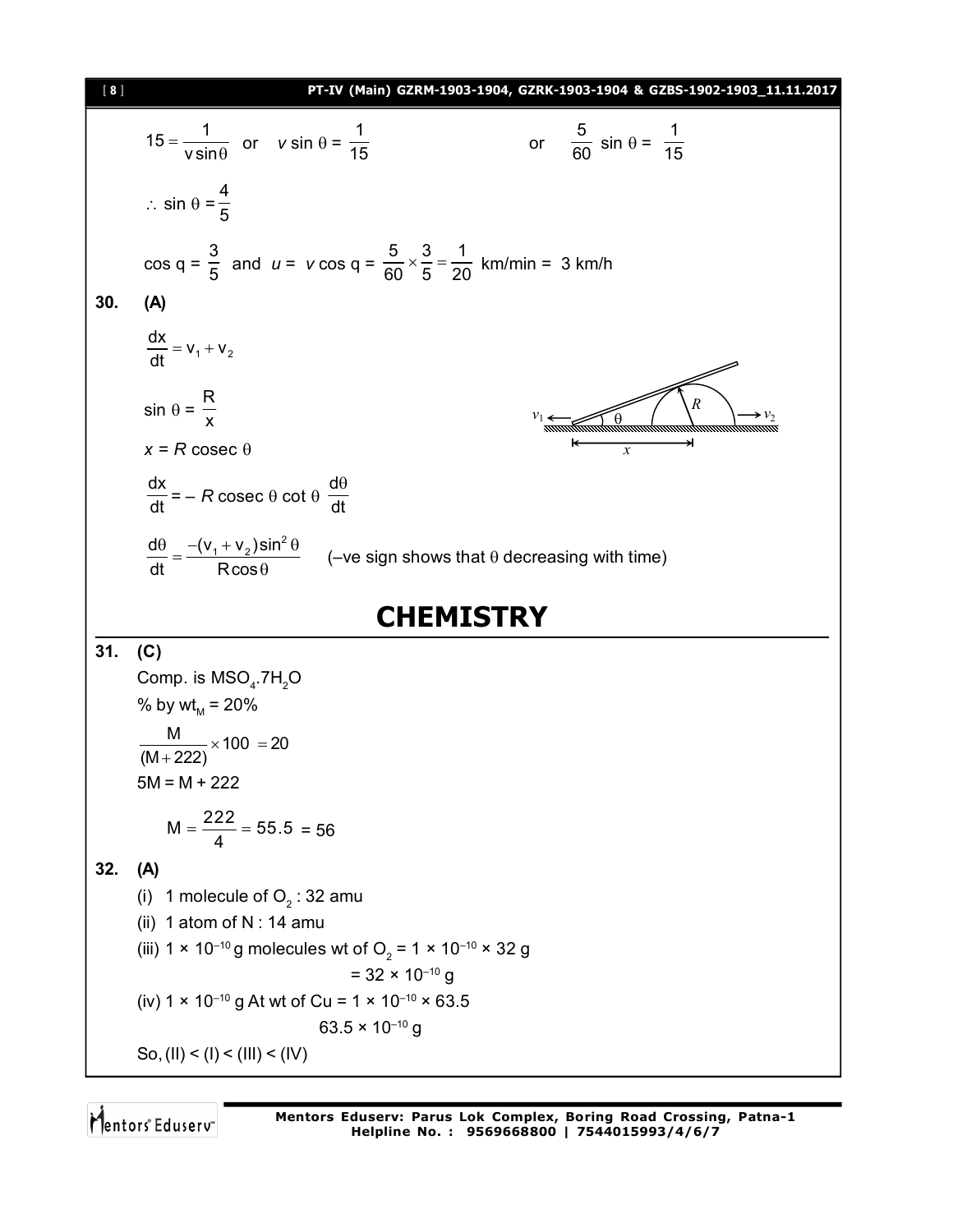## **PT-IV (Main) GZRM-1903-1904, GZRK-1903-1904 & GZBS-1902-1903\_11.11.2017** [ **9** ]

33. (A)  
\nH<sub>2</sub>C<sub>2</sub>O<sub>4</sub> · 2H<sub>2</sub>O + 2NaOH 
$$
\rightarrow
$$
 Na<sub>2</sub>C<sub>2</sub>O<sub>4</sub> + 4H<sub>2</sub>O.  
\n $n_{H_2C_2}a_{H_2O,2H_2O} = \frac{n_{NOOH}}{2}$   
\n $\frac{6.3}{126} \times \frac{10}{250} = \frac{0.1 \times V_{mix} \times 10^{-3}}{2}$   
\nV = 40 ml  
\n34. (B)  
\n $2\pi r = 3\lambda$   
\n $\lambda = \frac{2}{3}\pi (a) (3)^2 = 6\pi a$   
\n35. (A)  
\n $\Delta x = \Delta P$   
\n $\Delta x \cdot \Delta P \Rightarrow \frac{h}{4\pi}$   
\n $\Rightarrow (\Delta P)^2 \ge \frac{h}{4\pi}$   
\n $m^2 (\Delta v)^2 \ge \frac{h}{4\pi}$   
\n $\Delta v \ge \frac{1}{m} \sqrt{\frac{h}{4\pi}}$   
\n $\Delta v \ge \frac{1}{m} \sqrt{\frac{h}{4\pi}}$   
\n36. (B)  
\n $\frac{1}{\lambda} = 5 \times 10^5 \text{ m}^{-1}$   
\n $E = \frac{hc}{\lambda}$   
\n= 6.626 × 10<sup>-34</sup> × 3 × 10<sup>8</sup> × 5 × 10<sup>5</sup> = 9.93 × 10<sup>-20</sup> J

Mentors<sup>e</sup> Eduserv<sup>-</sup>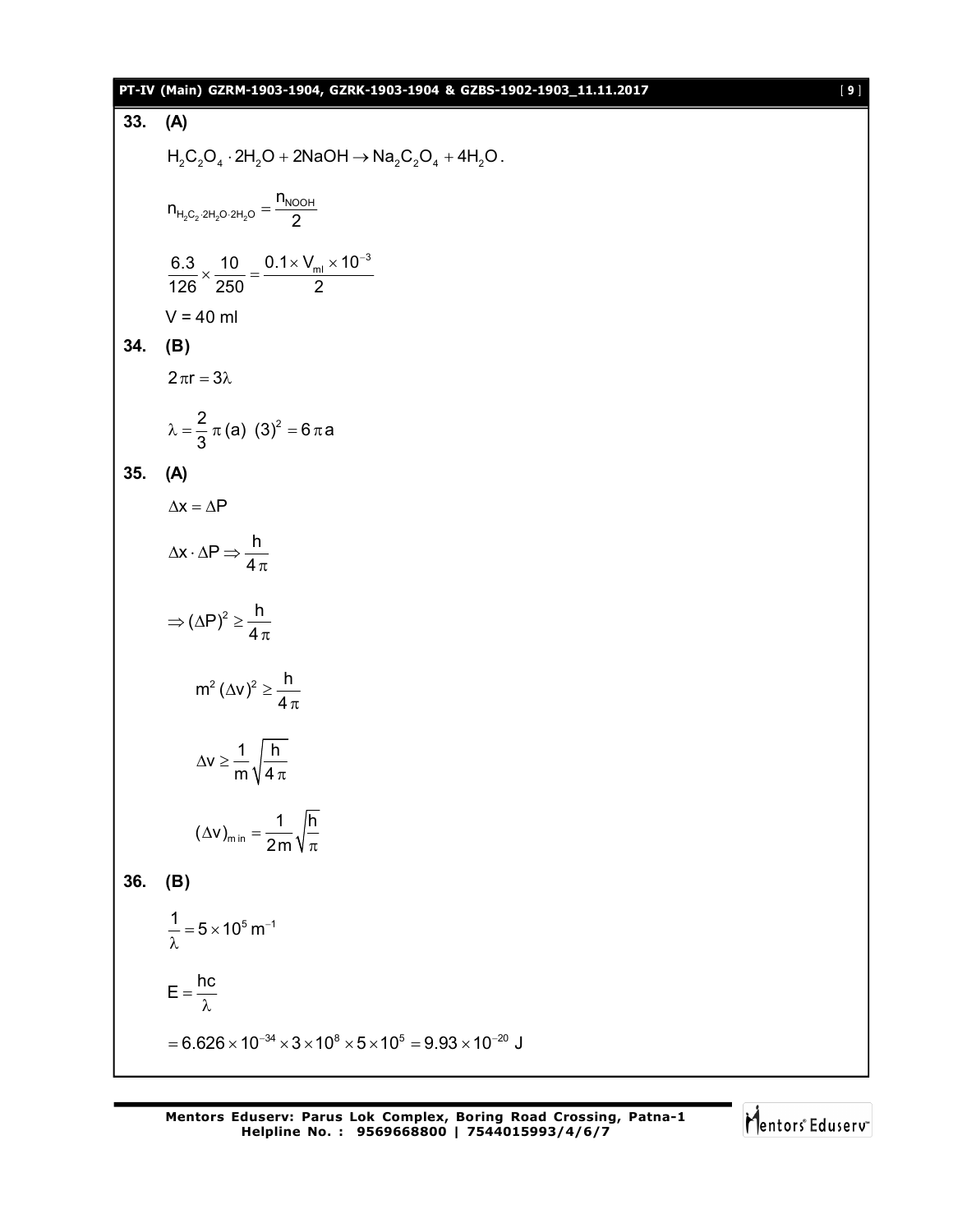| $[10]$ | PT-IV (Main) GZRM-1903-1904, GZRK-1903-1904 & GZBS-1902-1903_11.11.2017            |
|--------|------------------------------------------------------------------------------------|
| 37.    | (B)                                                                                |
|        | Cr has maximum no. of unpaired electron equals to 6.                               |
|        | Hence, highest magnetic moment.                                                    |
| 38.    | (B)                                                                                |
| 39.    | (A)                                                                                |
|        | Charle's law                                                                       |
|        | $v = kt$ at constant P and n.                                                      |
|        | $\left(\frac{dv}{dT}\right)_P = k$ for fixed amount of gas.                        |
| 40.    | (A)                                                                                |
|        | $C_xH_y + O_2$ (excess) $\longrightarrow$ xCO <sub>2</sub> + Y / 2H <sub>2</sub> O |
|        | 0.2 mole<br>0.5 mole 1.0 mole                                                      |
|        | $\Rightarrow$ 0.2 x = 0.8 $\Rightarrow$ x = 4                                      |
|        | $0.2$ Y / 2 = 1.0 $\Rightarrow$ Y = 10                                             |
|        |                                                                                    |
|        | Compound: $C_4H_{10}$                                                              |
| 41.    | (B)                                                                                |
|        | At constant P & V                                                                  |
|        | $nT = constant$                                                                    |
|        | $n_1T_1 = n_2T_2$                                                                  |
|        | $n_1 \times 400 = \frac{4}{5} n_1 \times T_2$                                      |
|        | $T_2 = 500 \text{ K} = 227 \text{ }^{\circ}\text{C}$                               |
| 42.    | (C)                                                                                |
|        |                                                                                    |
|        | $\frac{Tf}{T_2} = \frac{P_f}{P_2} = \frac{14.9}{12}$                               |
|        | Tf = $\frac{14.9}{12}$ × 300 = 372.5 K = 99.5°C                                    |
| 43.    | (A)                                                                                |
|        | $P_{O_2} = X_{O_2}P_T$                                                             |
|        | $= (0.21 \times 750)$ mm of Hg.                                                    |
|        | $= 157.5$ mm of Hg                                                                 |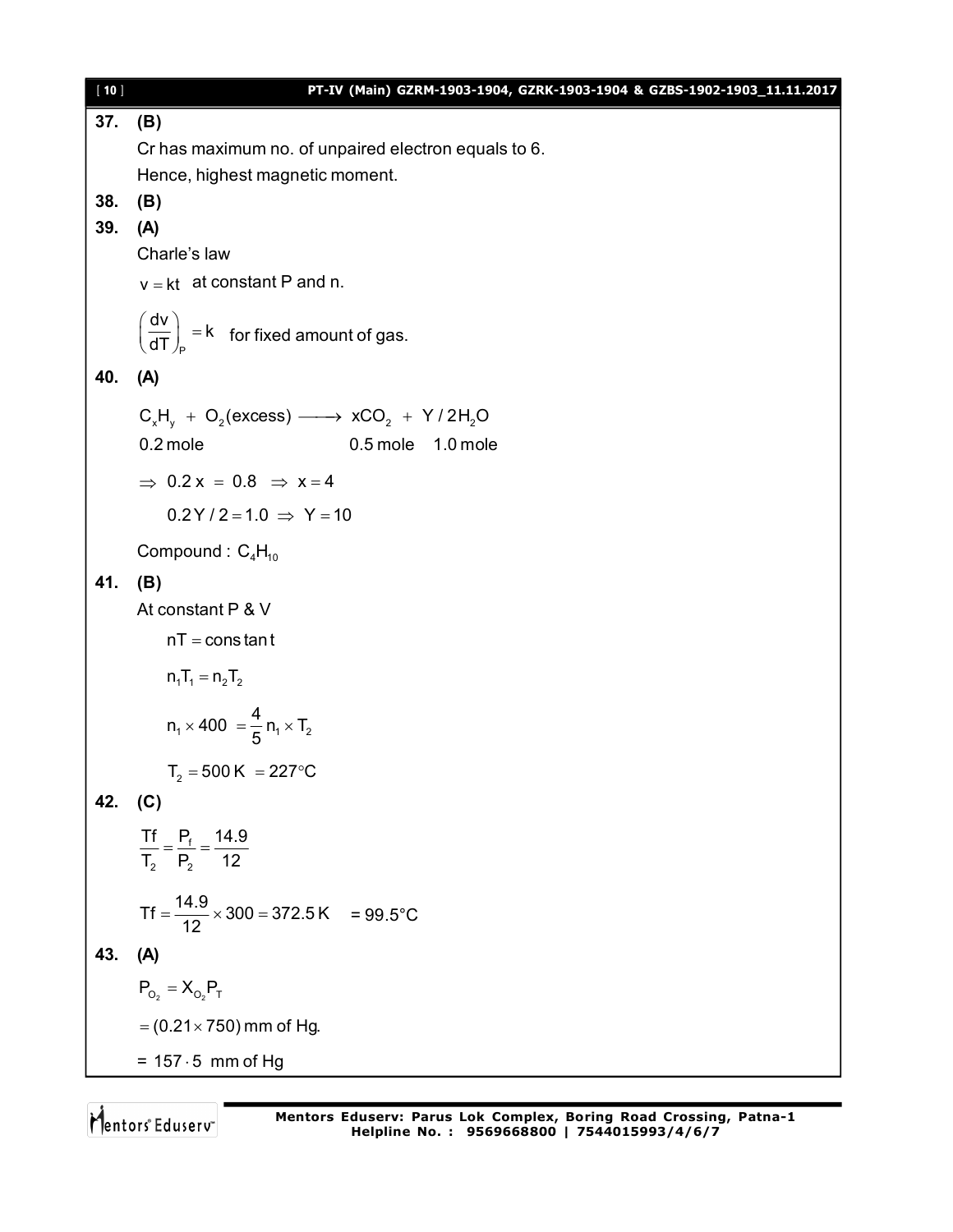## **PT-IV (Main) GZRM-1903-1904, GZRK-1903-1904 & GZBS-1902-1903\_11.11.2017** [ **11** ]

**44. (A)** Cr  $O_2$  Cl<sub>2</sub> Let O.S. of  $Cr = x$  $\therefore$   $x + 2(-2) + 2(-1) = 0$  $x = +6$ **45. (A)** Compound O.S. of I. HI –1  $\mathsf{I}_2$ 0  $\overline{1}$  ICl  $+1$  $HIO<sub>A</sub>$ + 7. **46. (A)** Lattice  $\alpha$  Hardness (A) Ti > ScN > MgO > NaF – order of lattic energy  $(B)$  NaCl < CsCl – Co-ordinate no. NaCl = 6  $CsCl = 8$ (C)  $\mathsf{BeCl}_2$  <  $\mathsf{MgCl}_2$  <  $\mathsf{CaCl}_2$  – Melting point **47. (D) 48. (A) 49. (D)** En  $\alpha - \frac{1}{2}$ size  $\alpha$ Order of size =  $N < C < P < S$ i  $EN = N > C > P > Si$ **50. (A) 51. (A)** Allred-Roschev's scale En = 0.359 $\frac{2eff}{r^2}$  + 0.744 r  $= 0.359 \frac{2011}{2} + 0$ Zeff =  $Z - \sigma$  $r = 1.175 \text{ Å}$ 

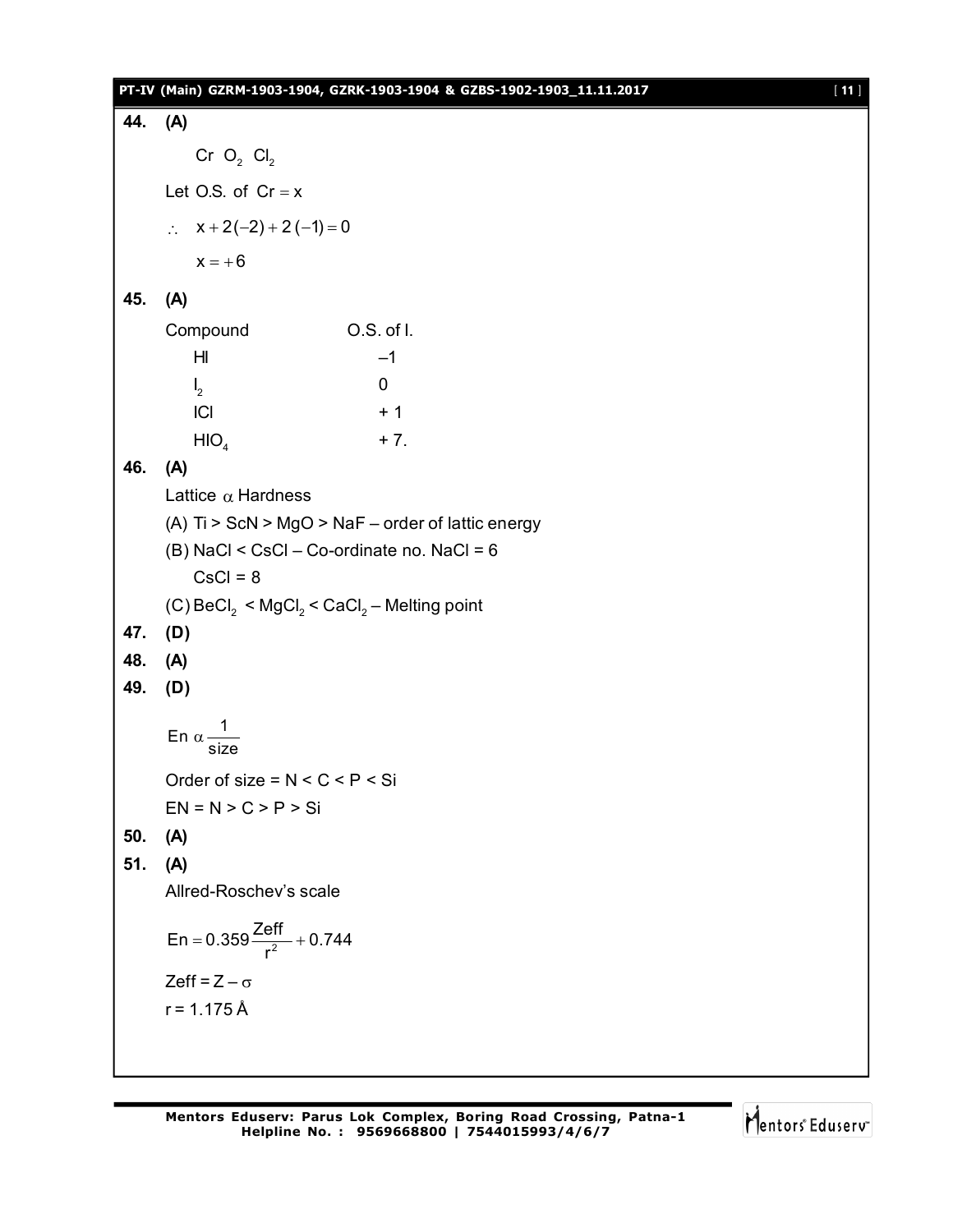| $[12]$ | PT-IV (Main) GZRM-1903-1904, GZRK-1903-1904 & GZBS-1902-1903_11.11.2017                                                           |
|--------|-----------------------------------------------------------------------------------------------------------------------------------|
| 52.    | (D)                                                                                                                               |
|        | Same period<br>$\overline{O > F}$                                                                                                 |
|        | $\wedge$ $\wedge$                                                                                                                 |
|        | $O^{2-} > F^{-}$ } Anion<br>Isoelectronic                                                                                         |
| 53.    | (C)                                                                                                                               |
|        | $I.E._1 = 100 eV$                                                                                                                 |
|        | I.E. <sub>2</sub> = 150 eV                                                                                                        |
|        | $LE_{-1} + LE_{-2} = 250$ eV                                                                                                      |
| 54.    | (D)                                                                                                                               |
|        | $O2+$ because of high effective nuclear charge as compared to others.                                                             |
| 55.    | (D)                                                                                                                               |
|        | Cs has lowest I.E. (Out of all stable elements).                                                                                  |
| 56.    | (A)                                                                                                                               |
|        | Size = $S_c > Z_n$<br>3d <sup>1</sup> 3d <sup>1</sup>                                                                             |
| 57.    | (A)                                                                                                                               |
| 58.    | (D)                                                                                                                               |
|        | Ge                                                                                                                                |
|        | $\binom{Sn}{Pb}$ (Exception) Lanthanide Contraction                                                                               |
|        | $LE_1 = Ge > Pb > Sn$                                                                                                             |
| 59.    | (D)                                                                                                                               |
|        | $1S^2$ , $2S^2$ , $2P^6$ , $3S^2$ <sub>,</sub> $3d^{10}$ , $4S^2$ , $4p^6$ , $4d^{10}$ , $5S^2$ , 5electrons are having same spin |
| 60.    | (D)                                                                                                                               |
|        | Lattic energy depends upon.                                                                                                       |
|        | Size of cation and anion both product of charges of cation and anion.                                                             |
|        |                                                                                                                                   |
|        |                                                                                                                                   |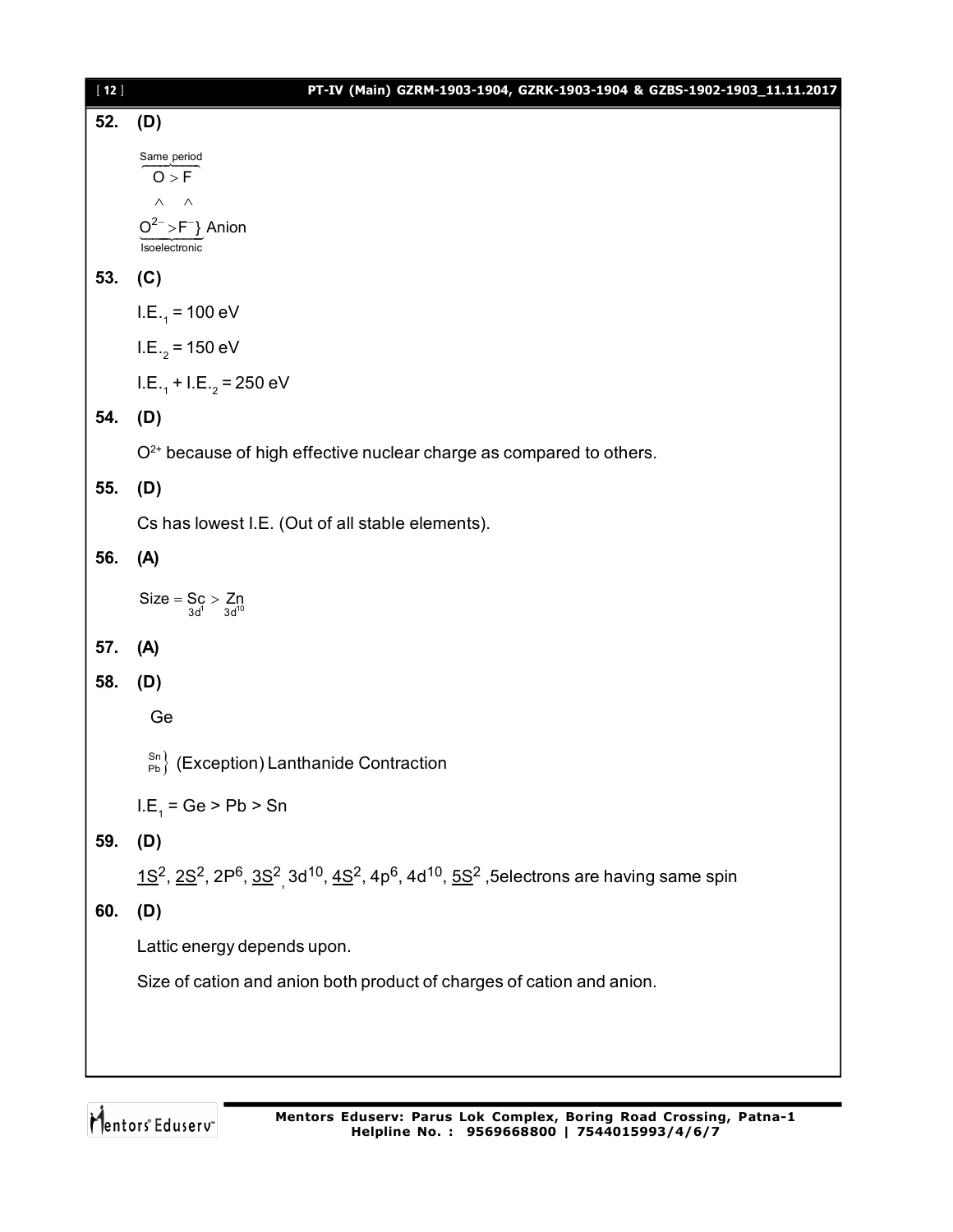## **PT-IV (Main) GZRM-1903-1904, GZRK-1903-1904 & GZBS-1902-1903\_11.11.2017** [ **13** ]

# **MATHEMATICS**

**61. (D) 62. (A)**



line is  $3y - x = 0$ 

## **63. (D)**

 $\mathsf{S}_\mathtt{1}\,\mathsf{S}_\mathtt{3}\,\mathsf{S}_\mathtt{2}$  or  $\mathsf{S}_\mathtt{3}\,\mathsf{S}_\mathtt{1}\,\mathsf{S}_\mathtt{2}$ 

Three places can be chosen in  ${}^{10}\mathrm{C}_3$  ways and there are only 2 possible arrangements =  ${}^{10}C_3$ 

Now remaining seven can be arranges in 7! ways

Total ways = 
$$
{}^{10}C_3 \times 2 \times 7!
$$

**64. (C)**

Let O<sub>1</sub> and O<sub>2</sub> be the centres of the circles of radius R = 5 and r = 3 respectively and O<sub>3</sub> be the centre of the third circle, Let  $\alpha$  be the radius of the third circle.

$$
\therefore \left(r+\alpha\right)^2 = \alpha^2 + \left(R-r+\sqrt{\left(R-\alpha\right)^2-\alpha^2}\,\right)^2
$$

$$
\therefore \alpha = \frac{4 \text{Rr} (\text{R} - \text{r})}{(\text{R} + \text{r})^2} = \frac{15}{8} \Rightarrow \lambda = 8
$$

**65. (A)**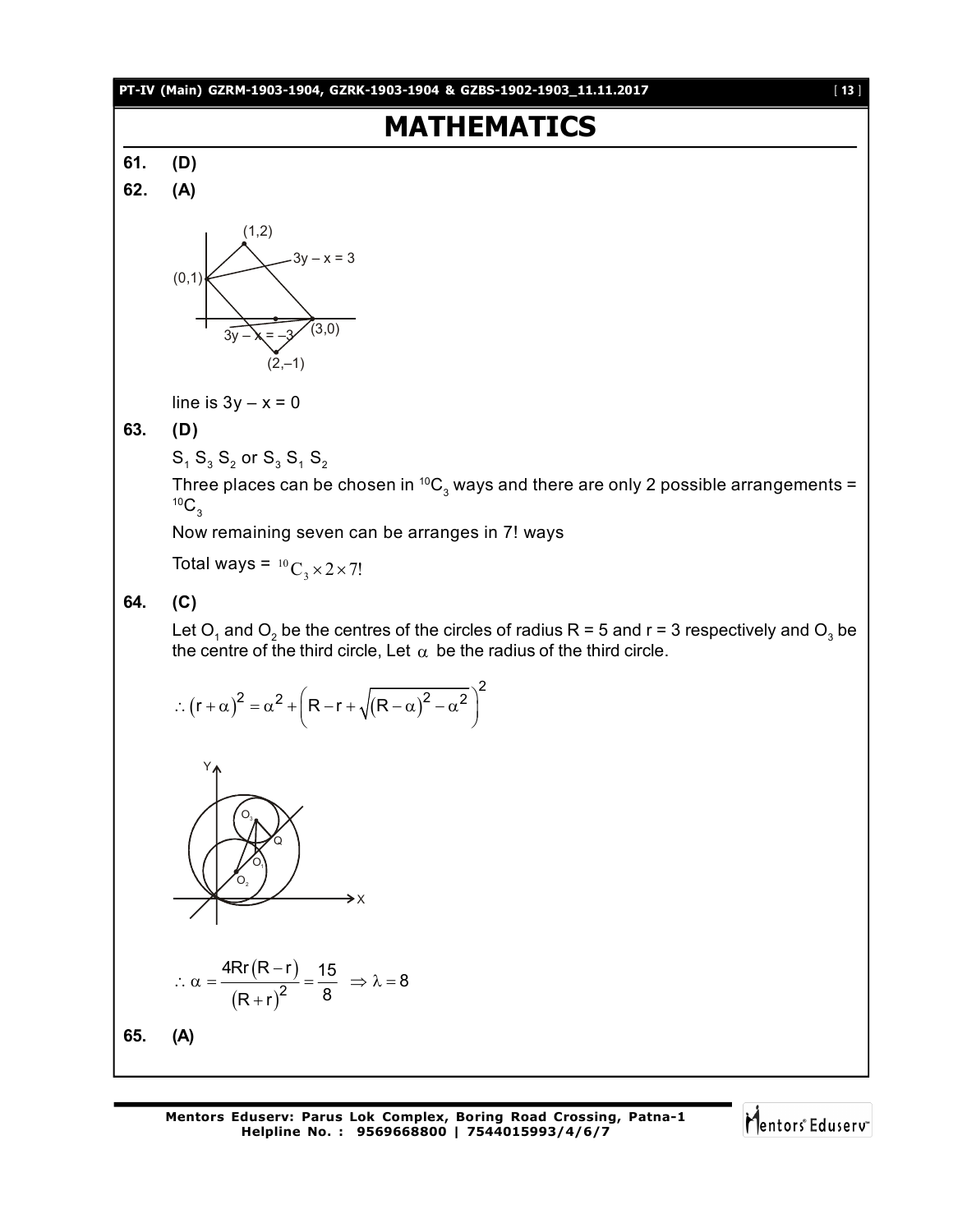| $[14]$ | PT-IV (Main) GZRM-1903-1904, GZRK-1903-1904 & GZBS-1902-1903_11.11.2017                                                                                           |
|--------|-------------------------------------------------------------------------------------------------------------------------------------------------------------------|
| 66.    | (A)                                                                                                                                                               |
|        | If $A + B + C = \pi$                                                                                                                                              |
|        | then, $tanA + tanB + tanC = tanA$ . $tanB$ . $tanC$                                                                                                               |
|        | $\therefore$ tan $\frac{\pi}{11}$ + tan $\frac{4\pi}{11}$ - tan $\frac{5\pi}{11}$ = tan $\frac{\pi}{11}$ + tan $\frac{4\pi}{11}$ + tan $\frac{6\pi}{11}$          |
|        | And, $\tan \frac{\pi}{11}$ tan $\frac{4\pi}{11}$ tan $\frac{5\pi}{11}$ = -tan $\frac{\pi}{11}$ tan $\frac{4\pi}{11}$ tan $\frac{6\pi}{11}$ $\Rightarrow$ Ans : -1 |
| 67.    | (D)                                                                                                                                                               |
|        | Let circle is $x^2 + y^2 + 2gx + 2fy = 0$                                                                                                                         |
|        | then                                                                                                                                                              |
|        | $x^2 - 4xy + y^2 = 0$ is same as                                                                                                                                  |
|        | $x^{2} + y^{2} + (2qx + 2fy)(x + y) = 0$                                                                                                                          |
|        | i e 1+2g = 1+2f = $\frac{g+f}{2}$ $\Rightarrow$ g = f $\Rightarrow$ g = $-\frac{1}{3}$ = f                                                                        |
|        | i e centre is $\left(\frac{1}{3},\frac{1}{3}\right)$                                                                                                              |
|        | circumradius = $\sqrt{\frac{1}{9} + \frac{1}{9}} = \frac{\sqrt{2}}{3}$                                                                                            |
| 68.    | (A)                                                                                                                                                               |
|        | Equation of the line passing through (1, 1) and parallel to $x + y = 1$ is $\frac{x-1}{1} = \frac{y-1}{-1} = r$<br>$\overline{\sqrt{2}}$ $\overline{\sqrt{2}}$    |
|        | ∴ any point at r distance from (1,1) is $\left(1+\frac{r}{\sqrt{2}},1-\frac{r}{\sqrt{2}}\right)$ and it lie on the line 2x – 3y = 4                               |
|        | i.e. 2 + $\frac{2r}{\sqrt{2}}$ – 3 + $\frac{3r}{\sqrt{2}}$ = 4i.e. r = $\frac{5\sqrt{2}}{5}$ = $\sqrt{2}$                                                         |
| 69.    | (D)                                                                                                                                                               |
|        | $2\cos^2 x + 8\sec^2 x + 18\cos \frac{e^2x}{2} + 2\sin^2 x + 1$                                                                                                   |
|        | $=$ 29 + 8 tan <sup>2</sup> x + 18 cot <sup>2</sup> x $\ge$ 53                                                                                                    |
|        |                                                                                                                                                                   |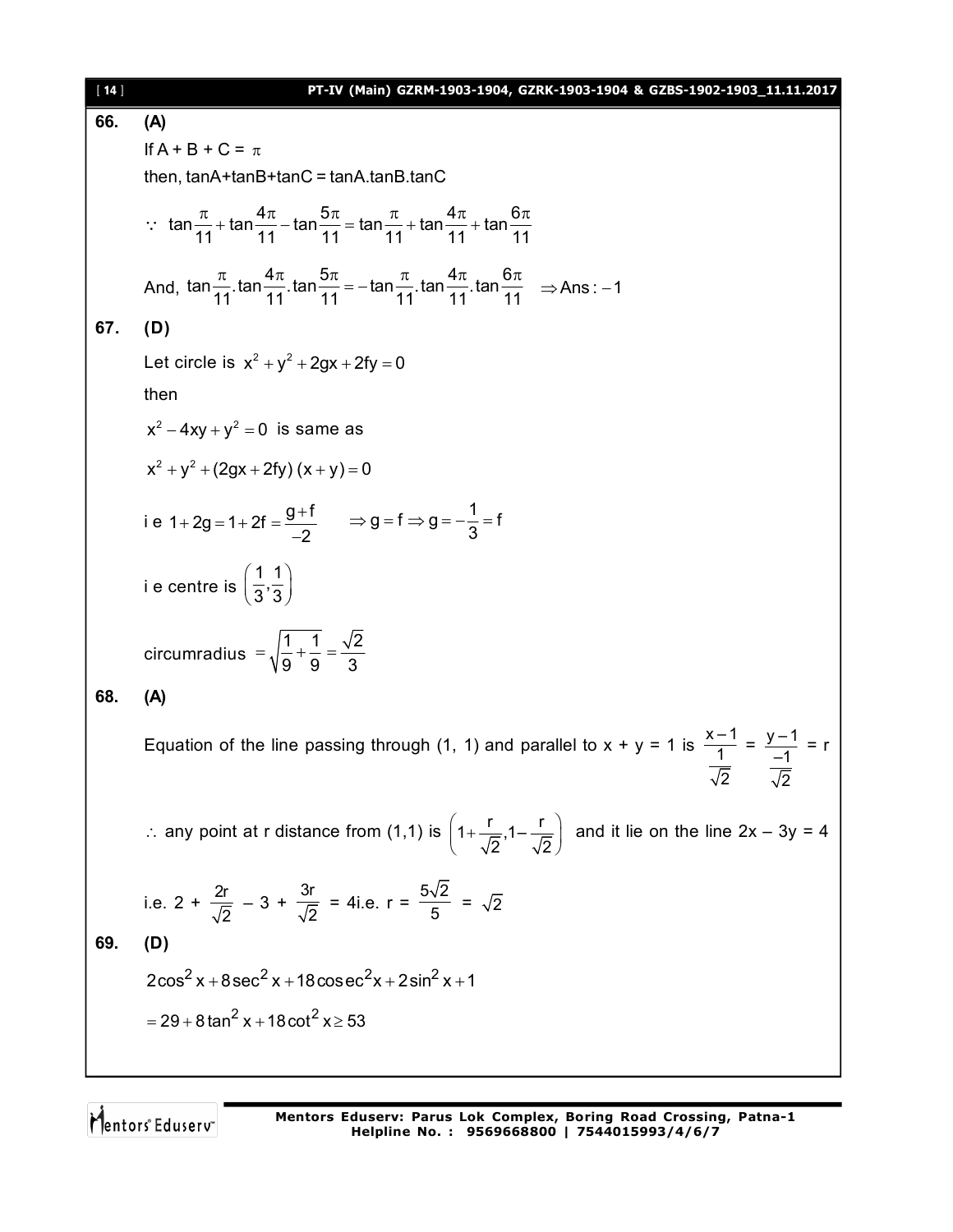## **PT-IV (Main) GZRM-1903-1904, GZRK-1903-1904 & GZBS-1902-1903\_11.11.2017** [ **15** ]

**70. (A)** A three digit block from 000 to 999 mean 1000 numbers, each number constituting 3 digits. Hence, total digit which we have to write is 3000 . Since the total number of digits is 10 (0 to 9) no digit is filled preferentially. ⇒ number of times we write  $3 = \frac{3000}{10} = 300$ . **71. (C)** AP I = 12, 15, 18, ... (common difference d<sub>1</sub> = 3) AP II = 17, 21, 25 ... (common difference  $d_2 = 4$ ) First term of the series of common unmbers = 21 Here a = 21, common difference of the series of common number = L.C.M of  $d_1$  and  $d_{2}$  = 12  $\therefore$  Required sum of first hundred terms  $=\frac{100}{2}$  $\frac{28}{2}$  = [2 × 21 + (100 – 1) 12] = 100 [21 + 594] = 61500 **72. (D)** Image of ( $\lambda^2$ , 2 $\lambda$ ) is x – y + 1= 0 is (2 $\lambda$  – 1, $\lambda^2$  + 1)  $\therefore$  Locus of the image is  $y - 1 = \frac{(x + 1)^2}{4}$ 4  $-1=\frac{(x+1)}{x-1}$  $(x+1)^2 = 4(y-1)$  $a = -1$ ; b = 4, c = 1 **73. (B)**  $S = 1 + 4x + 7x^2 + 10x^3 + \dots$  $x.S = x + 4x^2 + 7x^3 + \dots$ **Subtract**  $S(1-x) = 1 + 3x + 3x^2 + 3x^3 + \dots$ S (1 – x) = 1 + 3x  $\left(\frac{1}{1-x}\right)$  $1-x$  $|x| < 1$  $S =$  $^{+}$ 2  $1 + 2x$  $(1 - x)$ **Given**  $\frac{1+2x}{(1-x)^2} = \frac{35}{16}$  $(1-x)^2$  16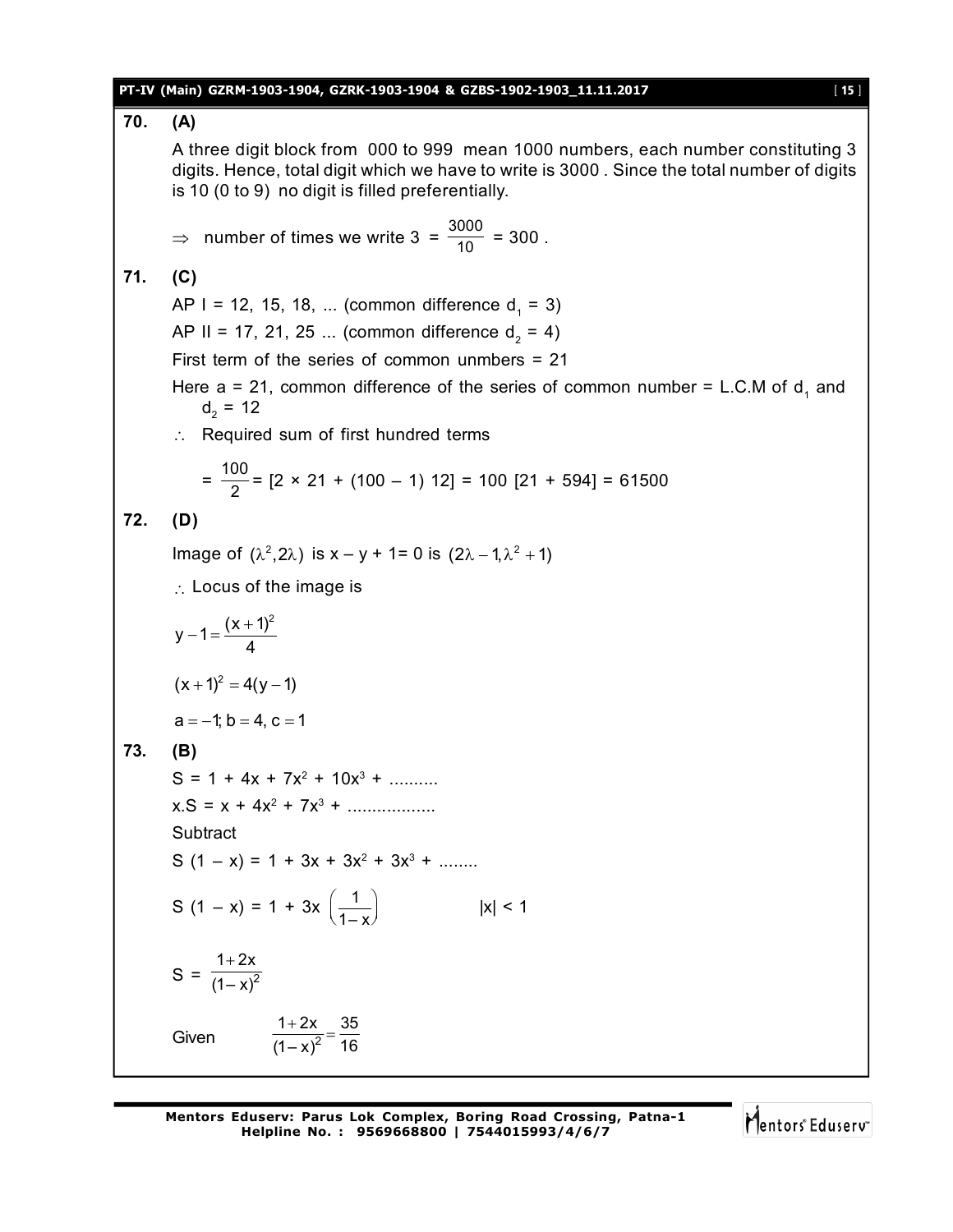[ **16** ] **PT-IV (Main) GZRM-1903-1904, GZRK-1903-1904 & GZBS-1902-1903\_11.11.2017**  $\Rightarrow$  16 + 32x = 35 + 35x<sup>2</sup> – 70x  $\Rightarrow$  35x<sup>2</sup>  $\Rightarrow 35x^2 - 10x + 19 = 0$  $\Rightarrow$ 7x (5x – 1) – 19 (5x – 1) = 0  $\Rightarrow$  (5x – 1) (7x – 19) = 0  $\frac{1}{5}, \frac{19}{7}$ But  $|x| < 1$   $\therefore$   $x = \frac{1}{5}$ 5 **74. (C)** Equation of PQ:  $2x - y - 3 = 0$  $Q \setminus R$  $\overline{\Omega}$ P Eq $\scriptstyle\rm o$  of equation tangent at Q  $2x + y - 5 = 0$  $\therefore$  equation of QR is  $(2x - y - 3) - \frac{2(4 - 1)}{5}(2x + y - 5) = 0$ 5  $(y-3)-\frac{2(4-1)}{5}(2x+y-5)=0$  $2x + 11y = 15$ **75. (A)** Since,  $\mathsf{A}_{1}$ ,  $\mathsf{A}_{2}$ ,  $\mathsf{A}_{3}$ , .........,  $\mathsf{A}_{11}$  be 11 A.M.s between 28 and 10.  $\therefore$  28, A<sub>1</sub>, A<sub>2</sub>, ........., A<sub>11</sub>, 10 are in A.P. Let 'd' be the common difference of A.P. Also the number of terms = 13. 10 =  $T_{13}$  =  $T_1$  + 12 d = 28 = 28 + 12d  $\therefore$  d =  $\frac{10-28}{12} = \frac{18}{12} = -\frac{3}{2}$ 12 12 2  $\therefore$  Number of intergral A.M's is 5. **76. (B)**  $2^{\log_{\sqrt{2}}(x-1)} > x+5 \Longrightarrow (\sqrt{2})^{2\log_{\sqrt{2}}(x-1)} > x+5$  $\Rightarrow (x-1)^2 > x+5 \Rightarrow x^2-3x-4 > 0$  $\Rightarrow$   $(x-4)(x+1) > 0 \Rightarrow x > 4$  or  $x < -1$ But for  $\log_{\sqrt{2}}(x-1)$  to be defined,  $x\!-\!1\!>\!0$  $i.e.,  $x > 1$$  $\therefore$   $x > 4 \Rightarrow x \in (4, \infty)$ .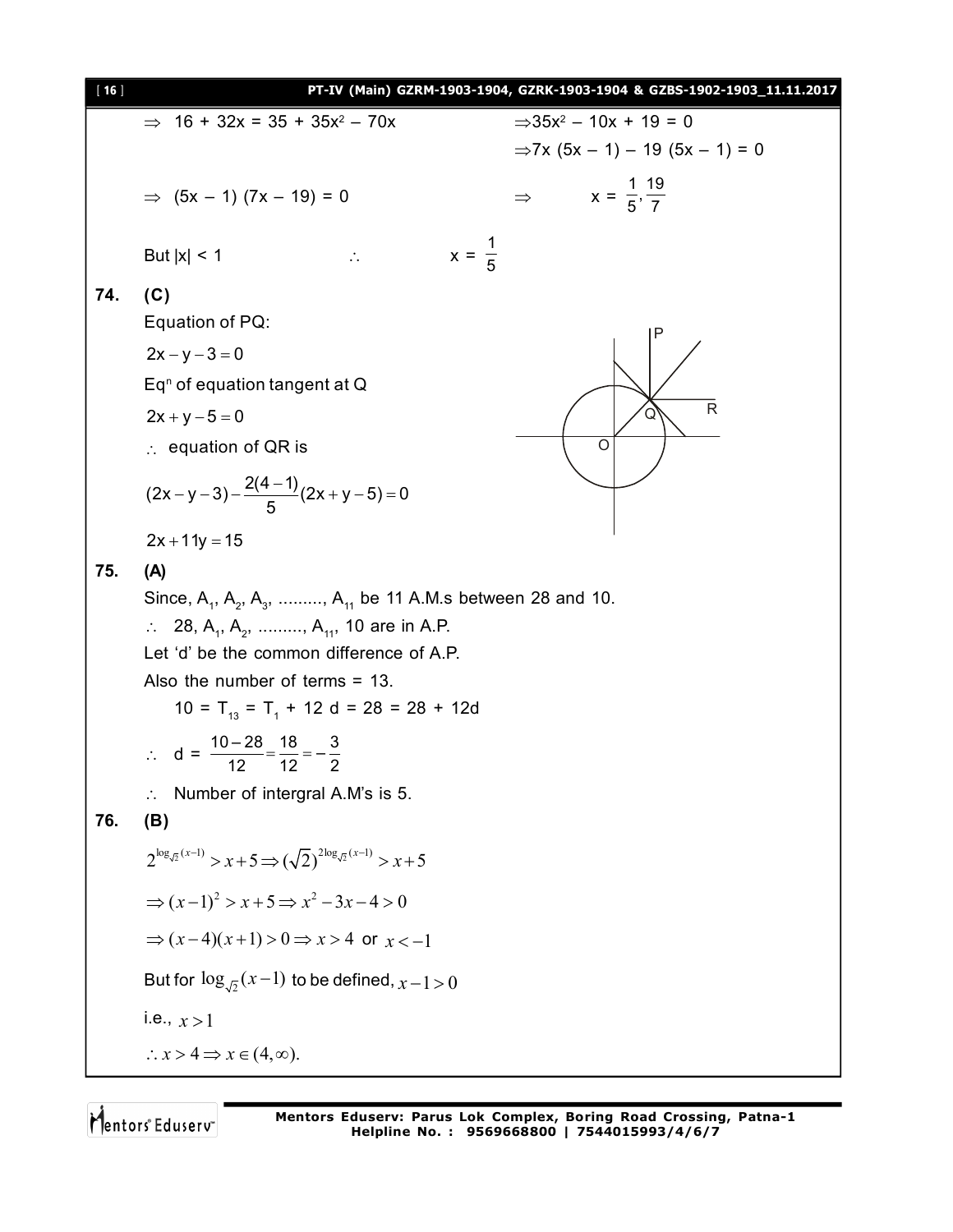## **PT-IV (Main) GZRM-1903-1904, GZRK-1903-1904 & GZBS-1902-1903\_11.11.2017** [ **17** ]

77. (A)  
\nPoint of intersection is A (-2, 0). The required line will be one which passes through (-2, 0) and (2, 3)  
\n78. (C)  
\n79. (C)  
\nLength of for origin (
$$
\epsilon = \sqrt{49 + 1 - 25} = 5
$$
  
\nRadius of circle  $r = 5$   
\nSo,  $\tan \frac{\theta}{2} = \frac{r}{\epsilon} = \frac{5}{5} = 1 + \frac{9}{20}$   
\n79. (C)  
\na<sub>1</sub>, a<sub>2</sub>, a<sub>3</sub>, a<sub>4</sub>, a<sub>5</sub> are in H.P.  
\n⇒ a<sub>2</sub> =  $\frac{2a_1a_3}{a_1 + a_3}$  ⇒ 2a<sub>1</sub>a<sub>3</sub> = a<sub>2</sub>a<sub>1</sub> + a<sub>3</sub>a<sub>2</sub>  
\na<sub>4</sub> =  $\frac{2a_3a_5}{a_3 + a_6}$  ⇒ 2a<sub>1</sub>a<sub>3</sub> = a<sub>2</sub>a<sub>1</sub> + a<sub>3</sub>a<sub>2</sub>  
\na<sub>4</sub> =  $\frac{2a_3a_5}{a_3 + a_6}$  ⇒ 2a<sub>1</sub>a<sub>3</sub> + 2a<sub>3</sub>a<sub>5</sub>  
\na<sub>3</sub> =  $\frac{2(a_3a_5)}{a_1 + a_6}$  ⇒ a<sub>1</sub>a<sub>3</sub> + a<sub>3</sub>a<sub>3</sub> = 2a<sub>1</sub>a<sub>3</sub> + 2a<sub>3</sub>a<sub>5</sub>  
\n... (i)  
\nusing (i) and (ii)  
\na<sub>1</sub>a<sub>2</sub> + a<sub>2</sub>a<sub>3</sub> + a<sub>3</sub>a<sub>4</sub> + a<sub>4</sub>a<sub>5</sub> = 2(2a<sub>1</sub>a<sub>3</sub>) = 4a<sub>1</sub>a<sub>5</sub>  
\n80. (C)  
\nS(a, b)  
\n
$$
O = \left(\frac{a+4}{2}, \frac{b+6}{2}\right) = \left(\frac{1+5}{2}, \frac{2+7}{2}\right)
$$
\n⇒ a = 2, b = 3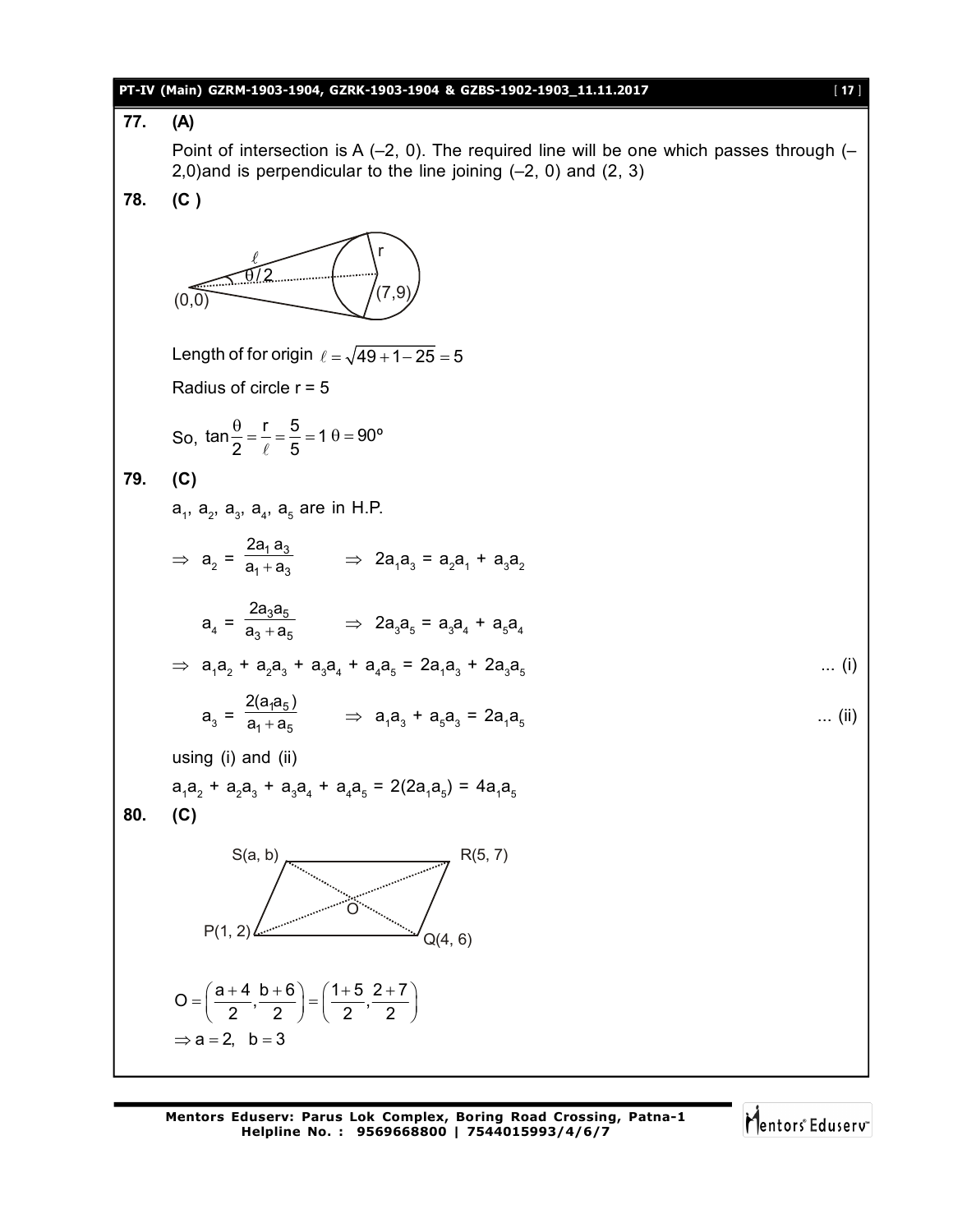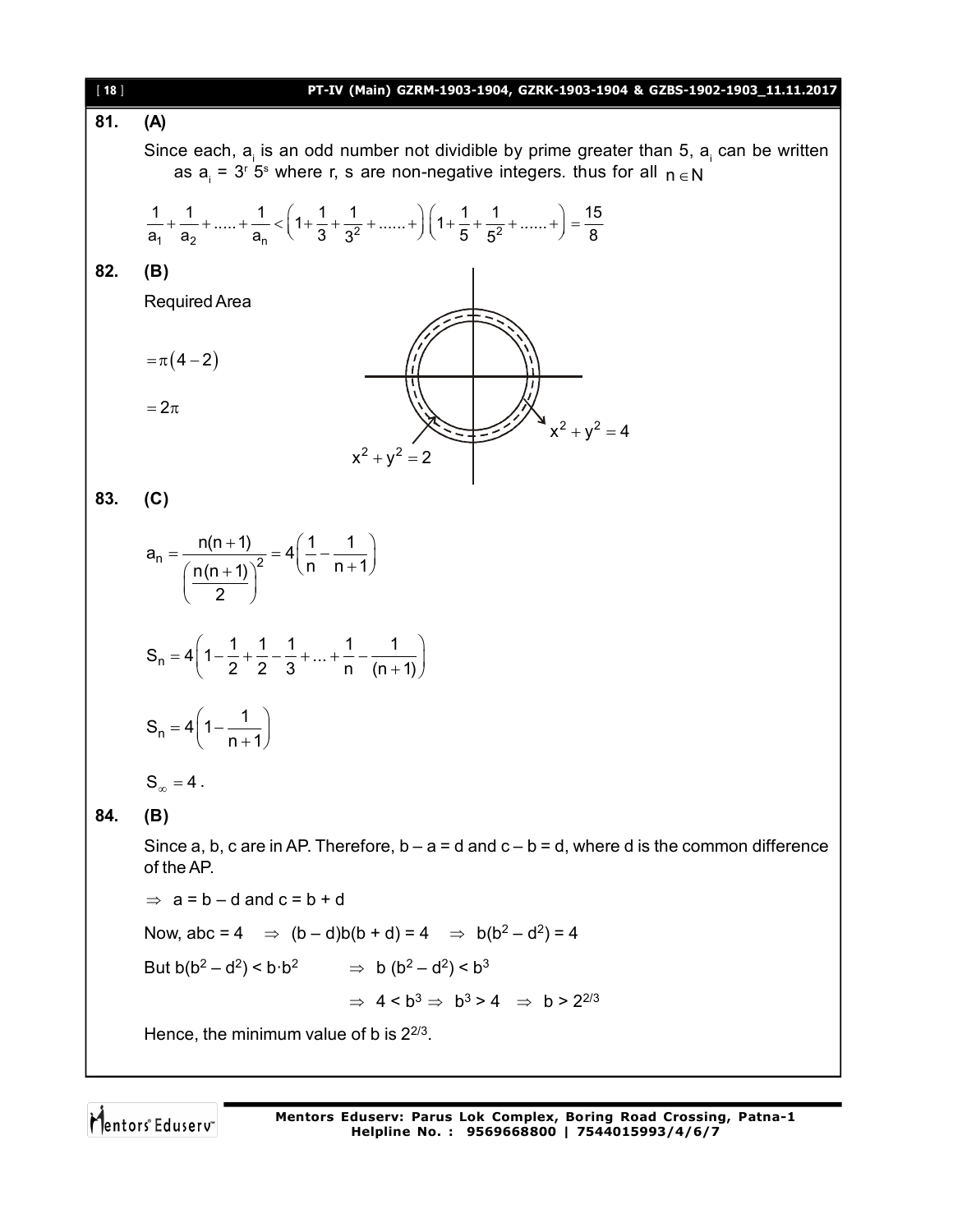## **PT-IV (Main) GZRM-1903-1904, GZRK-1903-1904 & GZBS-1902-1903\_11.11.2017** [ **19** ]



As we know that centroid of triangle ABC and triangle DEF coincide with each other so  $\alpha = -3$ ,  $\beta = -2$ 

**86. (A)**

Image of A in x-axis is  $(1, -2)$ 

 $\therefore$  equation of reflected ray is

$$
y - 3 = \frac{5}{4} (x - 5)
$$
  
is  $5x - 4y = 13$ 

**87.** (A)

Distance of  $(0,0)$  from the line  $2x + 3y - 6 = 0$ 

$$
\frac{6}{\sqrt{4+9}} = \frac{6}{\sqrt{13}}
$$

$$
\therefore \quad \text{area of the } \Delta \text{ is } \left(\frac{6}{\sqrt{13}}\right)^2 = \frac{36}{13}
$$

$$
88. (A)
$$

$$
1-3\,x\geq 0
$$

$$
x\leq \frac{1}{3}
$$

And  $-x^2 + x + 6 \ge 0$ 

$$
x^2-x-6\leq 0
$$

$$
x^2 - 3x + 2x - 6 \le 0
$$

$$
(x-3)(x+2) \leq 0
$$

$$
x \in [-2,3]
$$

The answer will be  $2,\frac{1}{2}$ 3  $\left[-2, \frac{1}{3}\right]$ 

Mentors<sup>®</sup> Eduserv<sup>®</sup>